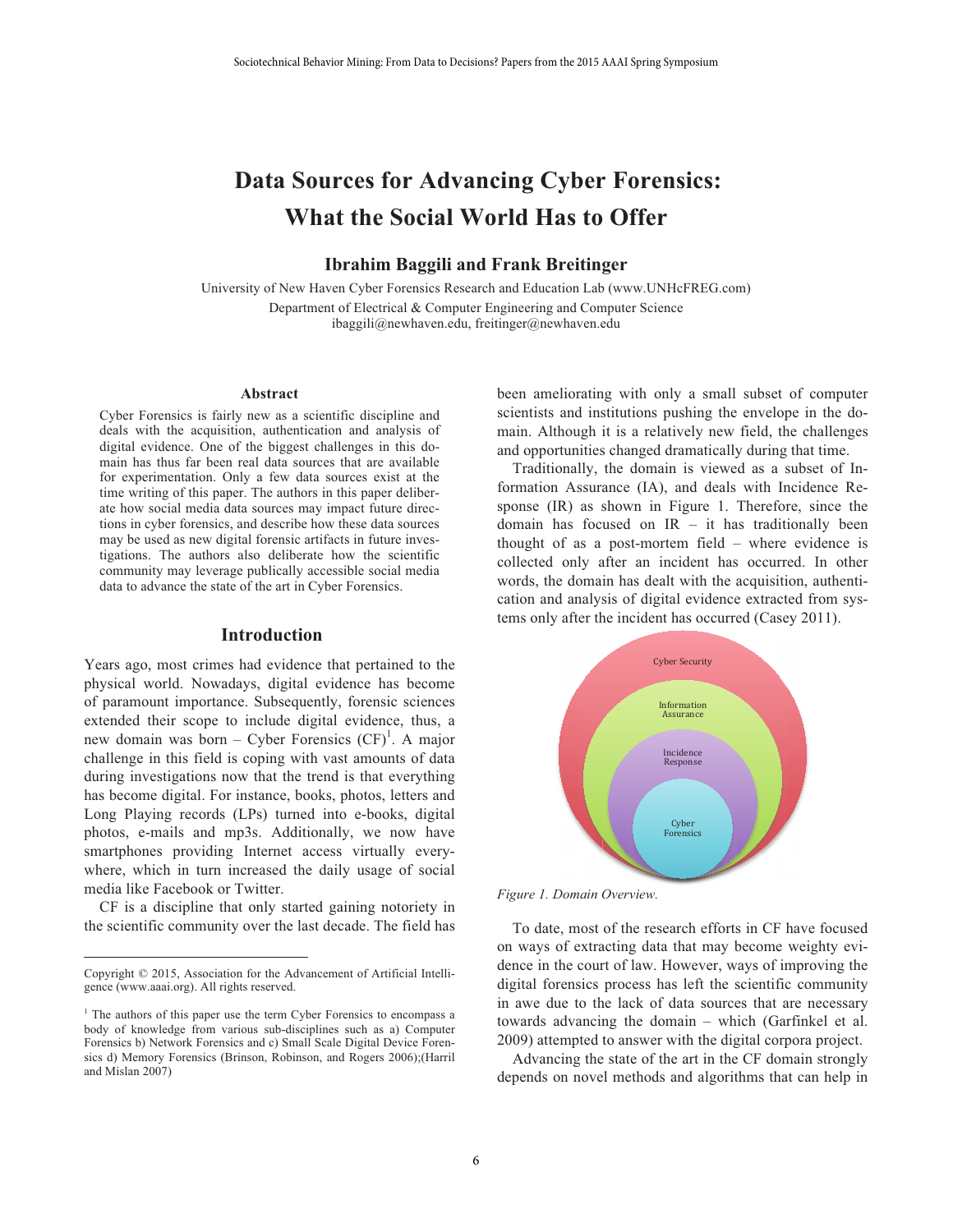the identification of evidence during a case to speed up the forensics process.

Some scientific efforts have been pursued such as digital forensics triage in order to improve the overall digital forensics process. However, the field has some challenges to overcome in order to improve the state-of-the-art, which we discuss in the sections that follow.

## **The traditional cyber forensic process**

As articulated, typically, in a CF investigation, data is acquired, then authenticated, and finally analyzed, as shown in Figure 2. In a traditional computer forensics investigation – a computer's hard drive is connected to a hardware write-blocker, and then forensically imaged (cloned) in order to create a bit-stream authentic copy of the hard drive. A hash value is computed for both the disk and the forensic copy, and the hashes are compared. If the hash values coincide, then the image is deemed authentic and is accepted because it has maintained its integrity. After this initial step, the analysis of the media commences to locate digital evidence relevant to the case at hand.



*Figure 2. Traditional Computer Forensics Process.*

In order to handle the vast amounts of data (e.g., common HDDs have 1 TB or even more), the forensic image is loaded in different forensic tools to analyze the data on the disk. More precisely, in a typical investigation, a forensic examiner has to inspect hundreds of thousands of files. Automatic ways of mitigating the amount of files that need to be examined have been devised in the community by known hash databases (Kent et al. 2006), and approximate matching techniques (Breitinger et al. 2014);(Breitinger et al. 2013). One can only imagine the amount of data that needs to be analyzed to locate weighty and relevant digital evidence needed to solve a case.

In most cases, disk images are created by corporate investigators, law enforcement officers or in many instances individuals that work for three-letter agencies. These disk images are typically then wiped after a case is completed – or stored for a short while in a secure facility depending on the policies of the organization conducting the investigation.

In digital investigations, current research focuses on technologies, algorithms or ideas that support the existing manual and labor-intensive forensic process. Since scientists do not have access to disk images from real cases it poses an interesting question to our scientific community: How can we learn from our past when we do not have real, accessible data to learn from?

## **Major challenges in CF**

We present below a list of some of the major challenges in CF – but we would like to call the reader's attention to the first one:

- 1. The lack of real data sources
- 2. The young and ever changing nature of the field
- 3. The dependency on tools
- 4. The lack of published error rates for the various widely used digital forensics tools
- 5. The lack of basic research in this domain (cite our paper)
- 6. The lack of agreed upon standards and processes
- 7. The limitation of the hardware standards being used during the acquisition of data
- 8. The volatility of the evidence such as RAM
- 9. The continuous change in technology
- 10. The use of anti forensics techniques and tools
- 11. The lack of a common body of knowledge

 Although there are a number of issues outlined in various papers (Garfinkel 2010);(Rogers and Seigfreid 2004); (Ruan et al. 2013);(Baggili et al. 2013) - we will discuss one in particular that we believe the social domain can offer in improving the CF domain – which is the lack of real data sources to be leveraged for future research.

#### **The lack of real data sources**

Missing real data sources is a serious problem across different areas in computer science. Most agencies, vendors, providers (have to) keep their data secure and private. One cannot ignore the issue that a training set is needed in machine learning – and an appropriate training set has to come from real cases in CF. It is difficult to formulate and test any novel techniques and ideas on data that is fictitious - and although the Real Data Corpus (RDP) (Garfinkel et al. 2009) is useful for studying natural occurring phenomena on disks, it is not a corpus of real crimes that have occurred with their investigative outcomes – it is real data that exists on disks by random people.

 We therefore contend in this paper that this is an issue that is quite difficult to solve, and only a few known research projects have attempted to learn from past real data to advance the state of the domain, or to improve the area of what some call push-button forensics, where a system tries to automatically analyze the data on a forensic image with little to no investigator interaction (McClelland, and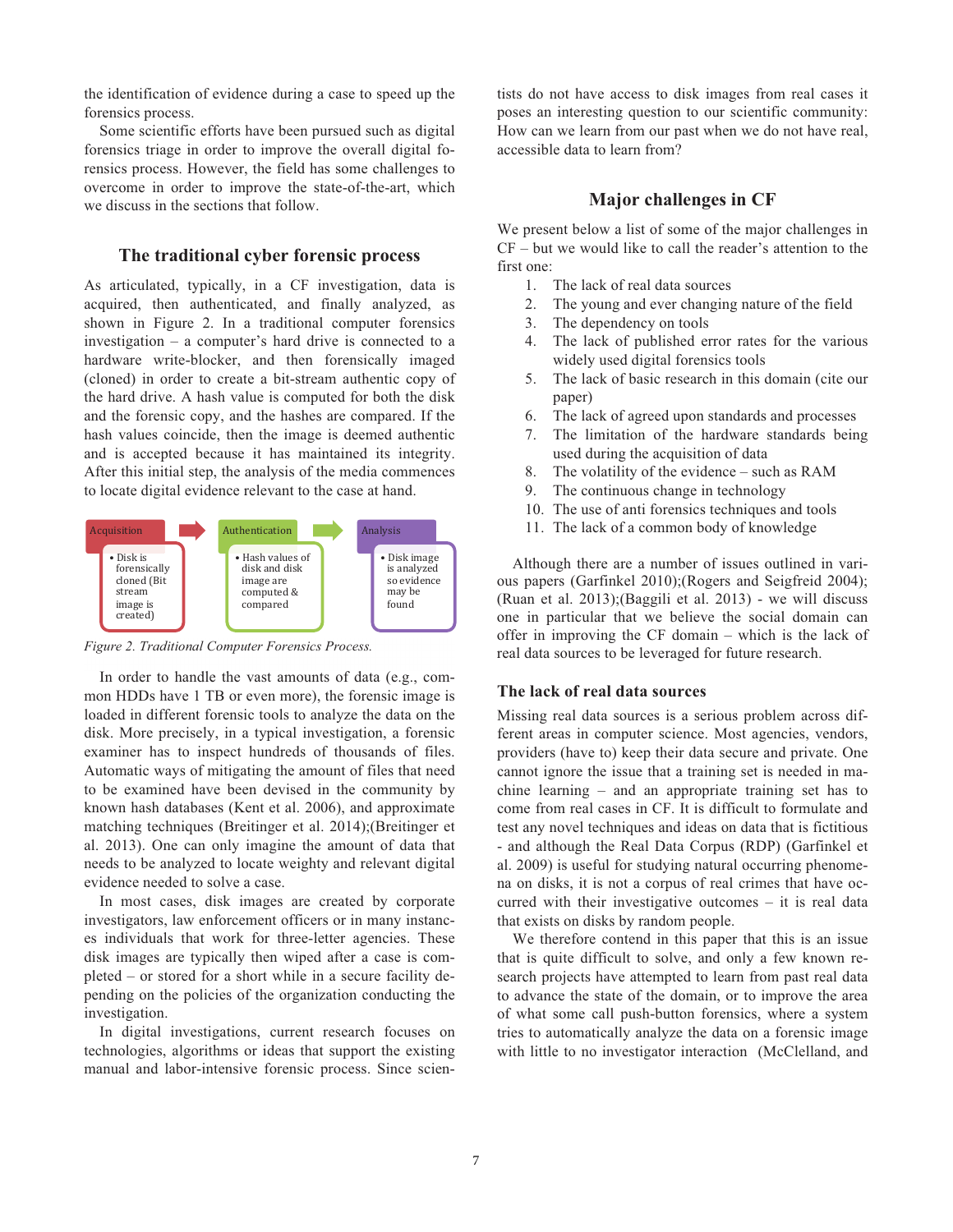Marturana 2014);(Marturana et al. 2011); (Saleem, Baggili, and Popov 2014).

## **Social: What can it offer?**

In the following sections – we explore what social domain has to offer to the CF domain. In the first section we discuss social media as a new source of digital forensic artifacts. In the second section, we explore the opportunities that social media has to offer in terms of public data sources for future research in CF.

#### **Social media: New digital forensic artifacts**

With the rise of social media applications on a multitude of platforms comes the potential for these applications to leave behind digital forensic artifacts that may be integral to an investigation. For example, research has shown how to extract Facebook chat logs from disks (Al Mutawa et al. 2011) and the vast amount of digital artifacts mobile social applications leave behind such as usernames, passwords, chat messages, posts, friends, location data and pictures just to name a few (Al Mutawa, Baggili, and Marrington, 2012);(Bader and Baggili 2010).

 Digital forensic artifacts that could be extracted from social media applications are critical sources of digital evidence. For instance, in (Al Mutawa, Baggili, and Marrington 2012), the authors forensically examined the mobile applications Facebook, Twitter and MySpace on Blackberries, iPhones and Androids. Their results indicated that they were able to extract user and friend data, picture URLs, timestamps, comments posted, usernames and passwords in clear text (for MySpace only), photos uploaded, pictures viewed, posted tweets, device used to tweet and other digital forensic artifacts.

 The artifacts we outline in this section are limited to data that may be recovered from a personal device during an investigation. Notwithstanding, the social world has more to offer in terms of public, close-to-real-time data. We will explore this opportunity in the following section.

#### **Social media: New public data sources**

The other non-intuitive source of data for CF research the social world has to offer is publically available. Publically available social media posts that include data such as geolocation, unstructured text and multimedia files are of critical importance for advancing the CF domain. We present in Table 1 some ideas of how these publically accessible data sources may be leveraged during a CF investigation.

 Central to the notion of these data sources is the fact that they can be looked at as natural data sources. They are typically not fictitiously created, and they occur naturally in the world we live in. Also, central to these data sources

is their accessibility when compared to real disk images as outlined in our earlier discussion. Lastly, another underpinning notion to all the data sources mentioned in Table 1 is that they can be mined in close-to-real-time. This means that investigators may now have the ability to monitor a suspect's actions in close-to-real-time as opposed to the long wait after the fact in order to investigate an incident. *Table 1. Social Media Data Sources for CF.* 

| <b>Social Data Source</b>                                               | <b>Applicability to CF</b>                                                                               | Computing<br><b>Discipline</b>                                |
|-------------------------------------------------------------------------|----------------------------------------------------------------------------------------------------------|---------------------------------------------------------------|
| <b>Text Posts</b>                                                       | Finding out who wrote<br>a message<br>(Author attribution)                                               | Computational<br>Linguistics                                  |
| Friends / Groups                                                        | Finding out your<br>network of friends                                                                   | Social Network<br>Analysis                                    |
| Images                                                                  | Facial recognition<br>Object recognition                                                                 | Image<br>Processing                                           |
| <b>Text Posts</b>                                                       | Personality profiling                                                                                    | Psychology<br>Computational<br>Linguistics                    |
| Geolocation Data                                                        | Finding out the loca-<br>tion of a suspect                                                               | Geographic<br>Information<br>Systems<br>$^{+}$<br>Programming |
| Demographic in-<br>formation<br>(Age / Gender /<br>Books / Movies etc.) | Cyber profiling                                                                                          | Psychological /<br>Criminal<br>Profiling                      |
| <b>Text Posts</b>                                                       | Deception detection                                                                                      | Computational<br>Linguistics                                  |
| <b>Text Posts</b><br>(Self-reported ac-<br>tions)                       | Cyber incident spread<br>Items purchased<br>Current location<br>Current activity<br>Current mood<br>Etc. | Computational<br>Linguistics<br>Algorithms                    |
| Videos                                                                  | Facial recognition<br>Object recognition                                                                 | Image<br>Processing                                           |
| Dates & Times                                                           | Event reconstruction                                                                                     |                                                               |
| Likes                                                                   | Cyber profiling                                                                                          | Algorithms<br>Psychology                                      |
| Language Used                                                           | Cyber profiling                                                                                          | Algorithms<br>$^{+}$<br>Psychology                            |